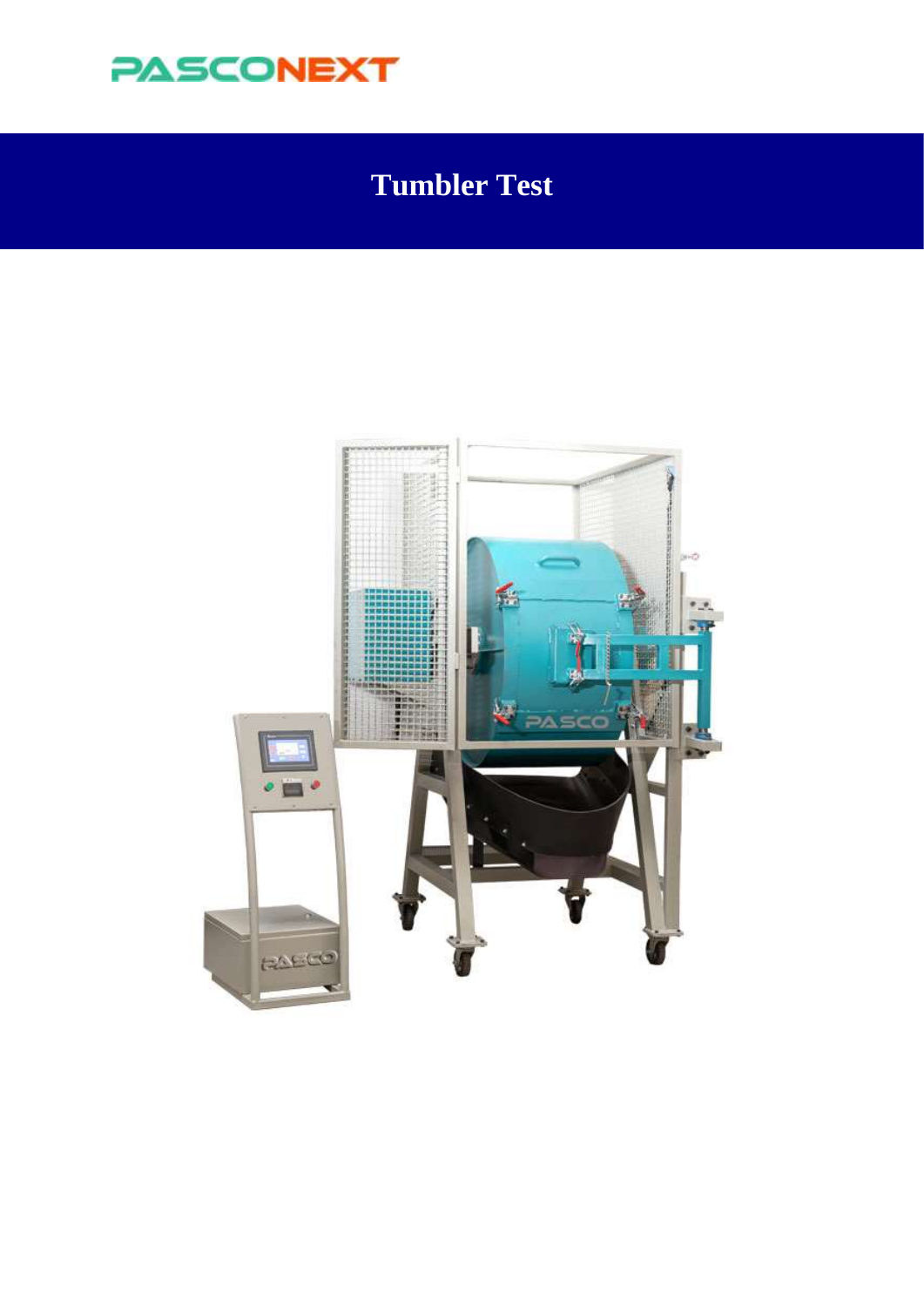## **PASCONEXT**

### **General Features**

The Pasco Tumbler Test apparatus performs the iron pellet corrosion test fully automatically. Due to the use of an electro-mechanical system, this device can perform the corrosion test at a specified speed and rotation. The mentioned speed and rotation are also considered according to the given standards of the device. This device is made in two different sizes by the two standards of ISO 3271 and ASTM 279. Unlike its counterparts, emptying this device is done automatically and there is no need for human intervention, and thus the amount of waste with the device is nearly zero. Due to the installation of three microswitches and a fence around the device, the machine has a high degree of safety and operation involves no risk. The control part of the device is very user-friendly and different work shifts can be separated so after each test, the test results, shift, date, and time of the test can be accessed via a laser printer. The wheels installed under the device make it easy to move and prevents damages to the device while moving.

| <b>Features and operating conditions</b>         |                            |  |  |
|--------------------------------------------------|----------------------------|--|--|
| Engine power                                     | $2.2$ (KW)                 |  |  |
| Approximate weight of the device                 | $350$ (kg)                 |  |  |
| Rotational speed                                 | 24 or 25 (rpm)             |  |  |
| Dimensions of the device $(w \times d \times h)$ | $1772\times1375\times1277$ |  |  |
| <b>Test duration</b>                             | 480 $(s)$                  |  |  |